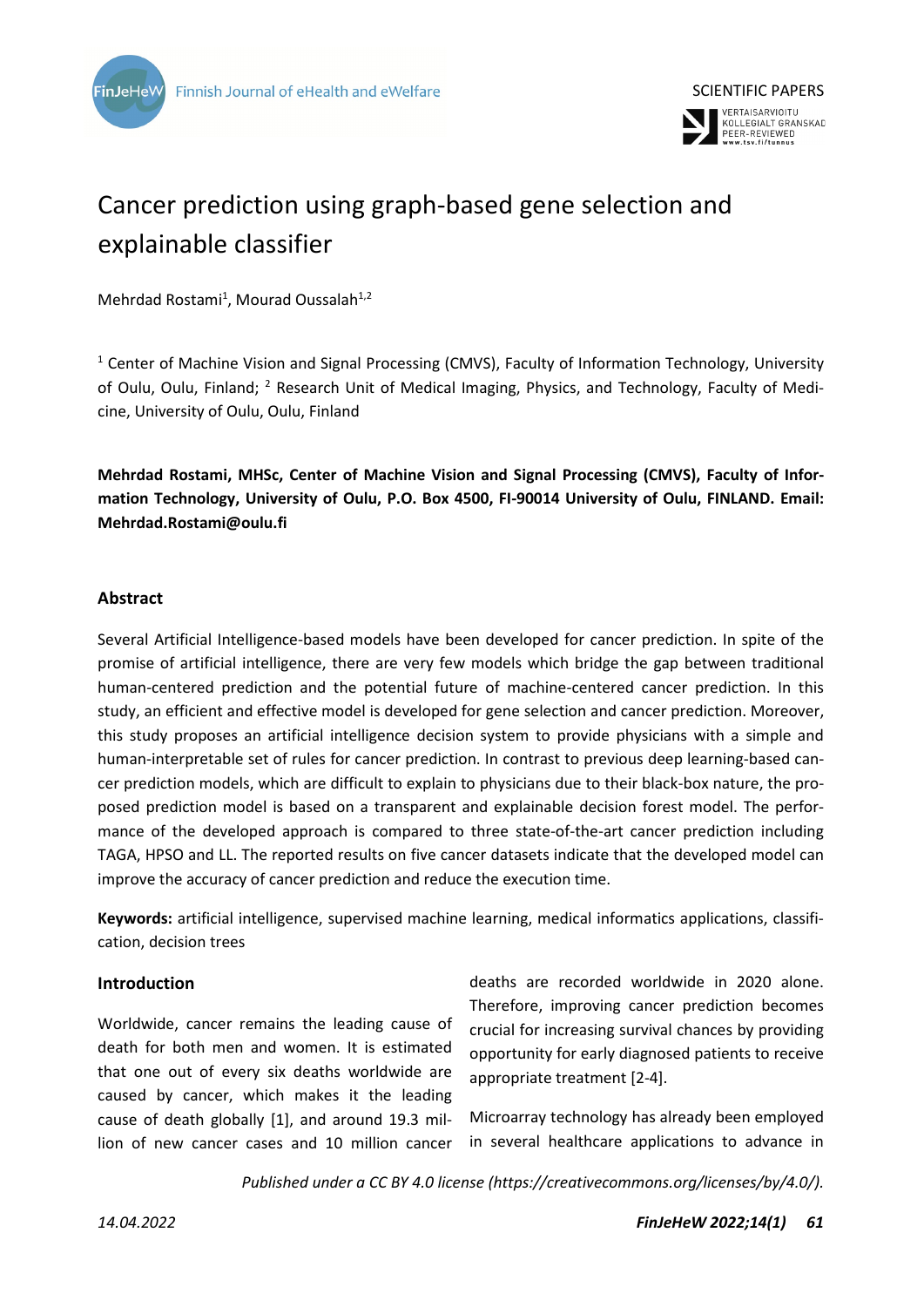**FinJeHeW** 

cancer prediction. Especially, Deoxyribonucleic Acid (DNA) microarray data [5], biomarker analysis [6], Ribonucleic Acid (RNA) sequencing [7] and Polymerase Chain Reaction (PCR) [8,9] to classify input samples into predefined groups (e.g. benign or cancerous). These groups could be a specific diagnosis (e.g. melanoma) or a diagnostic category (e.g. malignant versus benign) [10]. On the other hand, the availability of large volume of DNA microarray data enabled the development of tailored Machine Learning (ML) algorithms [11,12].

Nevertheless, there are at least two significant challenges that constraint the large-scale clinical deployment of ML techniques for cancer DNA microarray data classification/prediction tasks. The first one is associated with the high-dimensionality of microarray data where the number of genes is much greater than the number of patterns [13,14], and many genes may be irrelevant or redundant to cancer prediction or classification task. The second one is associated with the explainability issue where clinicians and health authorities are reticent to rely on hardly explainable / transparent results raised by the employed complex ML and black-box like systems [15-17]. Indeed, in many healthcare applications, it is necessary to know how the prediction model made a specific prediction, allowing the healthcare stakeholders (e.g., physicians, specialists, patients, researchers and public) to trust the model. Explainability here refers to machine learning approaches that can provide humanunderstandable explanation for their models' behavior.

High-dimensional cancer microarray dataset with small number of patterns leads to the well-known



SCIENTIFIC PAPERS

VERTAISARVIOITU<br>KOLLEGIALT GRANSKAD<br>PEER-REVIEWED<br>www.tsv.fi/tunnus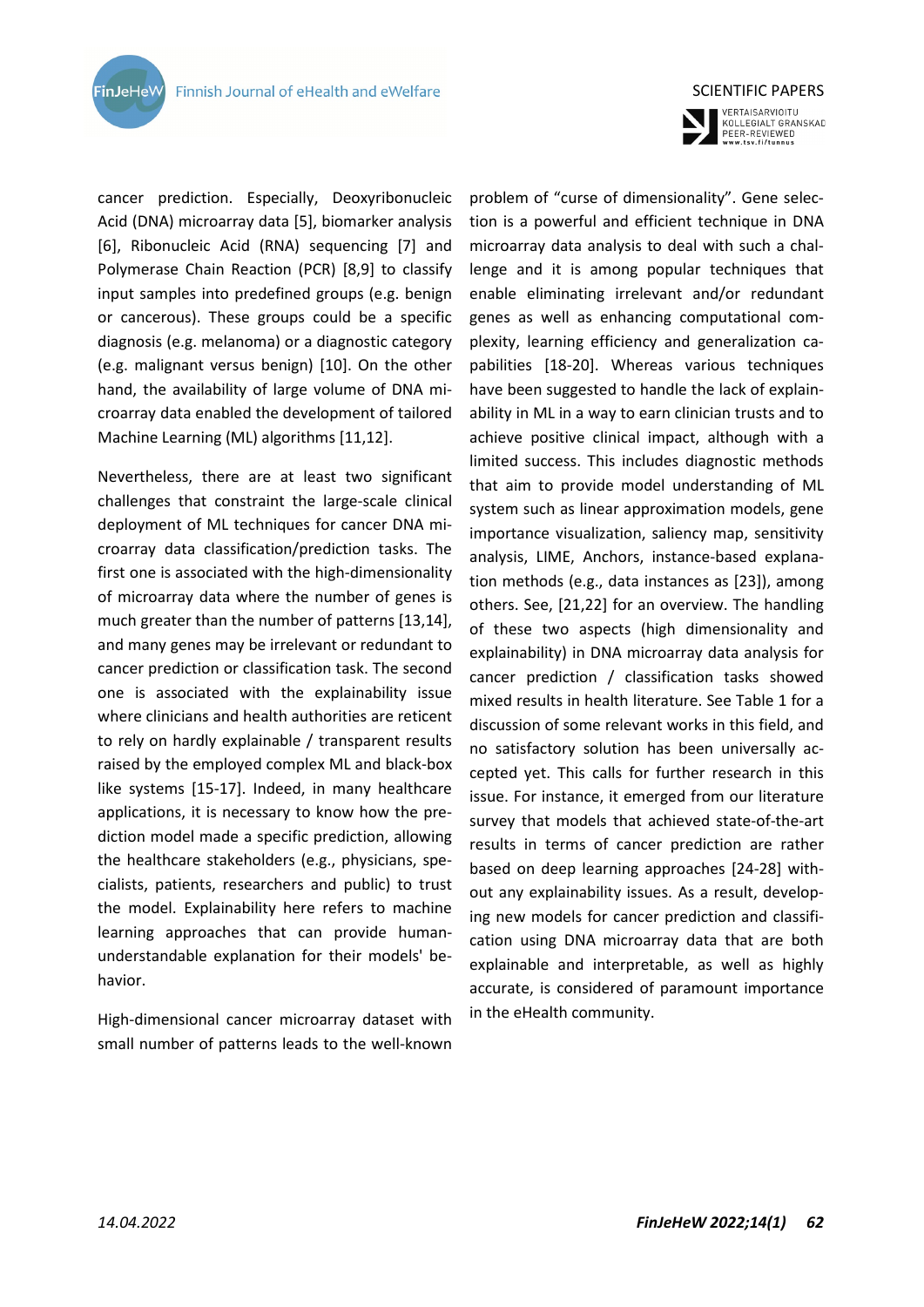



| Paper                             | Technique                                                                      | Task                                      | Dataset                                                                                  | Accuracy | Explainability |
|-----------------------------------|--------------------------------------------------------------------------------|-------------------------------------------|------------------------------------------------------------------------------------------|----------|----------------|
| Al-Betar et<br>al. [29]           | Gene selection and<br>SVM classifier                                           | Cancer classification                     | DNA microarray dataset<br>(Breast, Colon, Lymphoma<br>and etc.)                          | Medium   | Low            |
| Rostami et<br>al. [30]            | PSO and feature selec-<br>tion                                                 | Cancer classification                     | DNA microarray dataset<br>(Colon, Lung Cancer and<br>etc.)                               | High     | Low            |
| Gu et al.<br>$[17]$               | Case-based ensemble<br>learning                                                | Breast cancer pre-<br>diction             | Breast cancer recurrence<br>cases                                                        | Low      | High           |
| Nayak et al.<br>$[31]$            | <b>Artificial Neural Net-</b><br>work and PSO                                  | Cancer prediction                         | <b>WBC Breast Cancer, Lung</b><br>Cancer and Cervical cancer                             | Medium   | Low            |
| Ghiasi et al.<br>$[32]$           | DT                                                                             | Breast cancer classi-<br>fication         | <b>Breast Cancer Database</b>                                                            | Low      | High           |
| Lai and<br>Huang [3]              | Multi-filter ensemble<br>technique and simpli-<br>fied swarm optimiza-<br>tion | Cancer classification                     | Microarray gene expres-<br>sion datasets (Brain Tu-<br>mor, Lung Cancer, and<br>$etc.$ ) | Medium   | Low            |
| Maleki et<br>al. [2]              | KNN and genetic algo-<br>rithm                                                 | Lung cancer prog-<br>nosis                | lung cancer dataset                                                                      | Medium   | Medium         |
| Babu et al.<br>$[4]$              | Cellular learning au-<br>tomata with SVM,<br>Naive Bayes and KNN               | Microarray data<br>classification         | DNA microarray datasets<br>(Prostate tumor, SRBCT<br>and etc.)                           | Medium   | Medium         |
| Hamid et<br>al. [33]              | Gene Selection, PSO<br>and SVM                                                 | <b>Cancer Classification</b>              | Breast Cancer and Lym-<br>phography datasets                                             | Medium   | Low            |
| Xiao et al.<br>$[28]$             | Deep Learning                                                                  | Cancer diagnosis                          | RNA-seq datasets (LUAD,<br>STAD and BRCA)                                                | High     | Low            |
| Koh et al.<br>$[27]$              | Deep Learning                                                                  | <b>Breast cancers</b><br>detection        | Chest CT scans                                                                           | High     | Low            |
| Zheng et al.<br>$[34]$            | Dual latent representa-<br>tion learning                                       | Microarray data<br>classification         | <b>DNA microarray Datasets</b><br>(Breast, Lung Cancer and<br>$etc.$ )                   | Medium   | Low            |
| Doppala-<br>pudi et al.<br>$[26]$ | Deep Learning                                                                  | Lung cancer survival<br>period prediction | Surveillance, Epidemiolo-<br>gy, and End Results Da-<br>taset                            | High     | Low            |
| Alomari et<br>al. [35]            | Gray Wolf Optimizer<br>and SVM                                                 | Cancer classification                     | DNA microarray Datasets<br>(Colon, CNS, Lung Cancer<br>and etc.)                         | Medium   | Low            |
| Chai et al.<br>$[25]$             | Deep learning                                                                  | Cancer prognosis<br>prediction            | The Cancer Genome                                                                        | High     | Low            |
| Liu et al.<br>$[24]$              | Deep learning                                                                  | Breast cancer pre-<br>diction             | Breast cancer CT images                                                                  | High     | Low            |

# **Table 1.** Outlining the reviewed cancer prediction models and used techniques.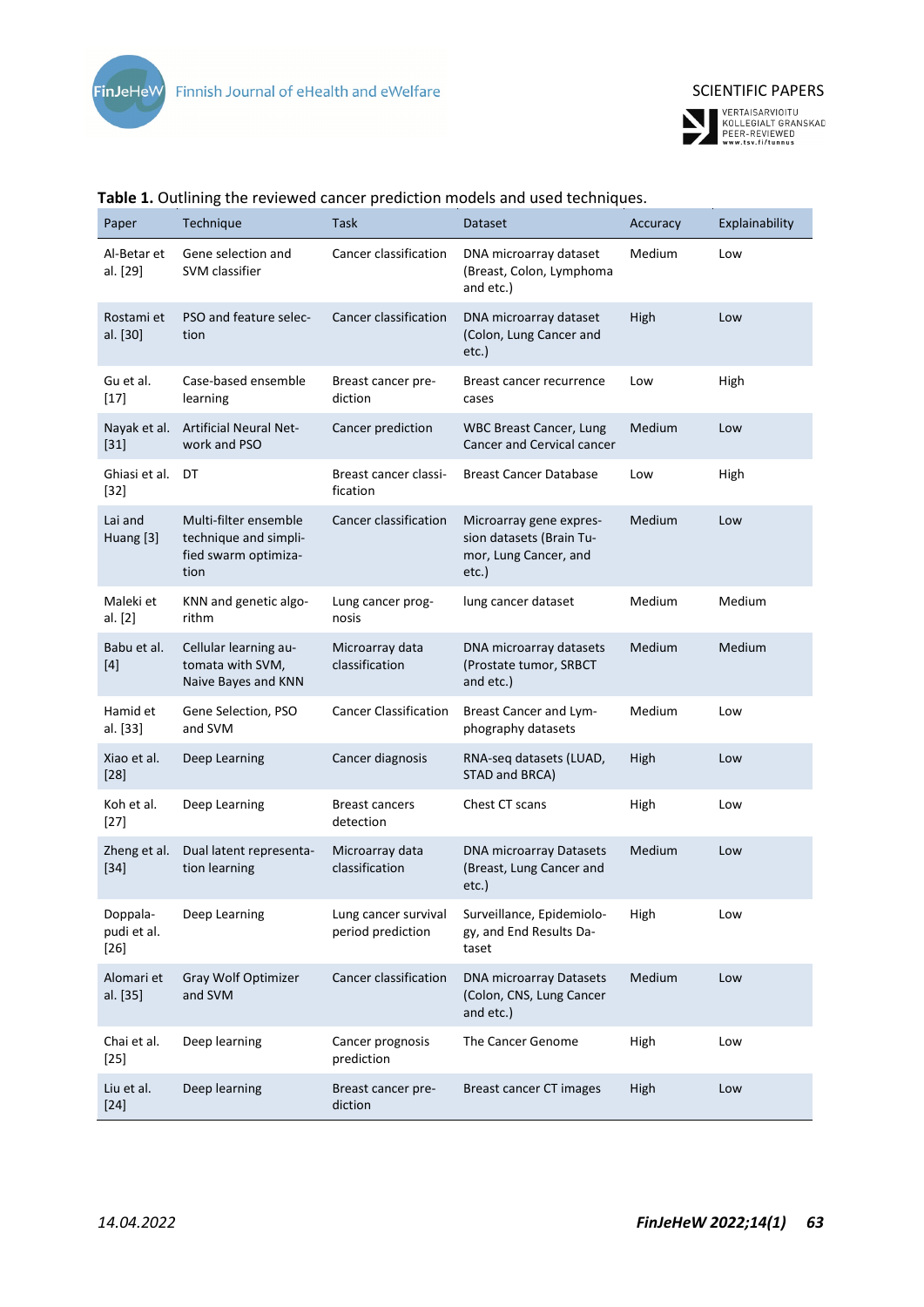**FinJeHeV** 



The major aim of this work is to introduce a novel graph-based gene selection method integrated with an explainable classifier that satisfies the explainability requirement. In the developed model a prediction technique based on Decision Tree (DT) is developed to improve the explainability of the learning algorithm. Transparency of DT makes it widely accepted in healthcare application that requires a comprehension of both the classifier structure and its prediction. This developed cancer prediction model has a number of innovations compared with previously surveyed methods:

1. Unlike black-box deep learning-based cancer prediction models [24-28], the use of DT in our scheme enforces explainability due to its acknowledged transparency.

2. The proposed method uses a novel graph clustering-based technique to identify similar genes. This, unlike other clustering algorithms such as kmeans [36] and fuzzy clustering [37], automatically identifies the number of clusters, which does not need to be specified in advance.

3. The proposed method uses a graph-based approach for gene selection that is faster and more accurate than nature-inspired methods such as MOSSO [38], AutoGeneS [39], C-HMOSHSSA [40].

4. The developed gene selection satisfies both objectives of genes selection Minimum redundancy and Maximum relevance [41-43] in its search strategy.

5. In comparison with previous wrapper-based gene selection approaches [44-46], the developed method does not employ any learning model in its gene selection process.

# **Material and methods**

In this section, an innovative explainable prediction model for cancer prediction is proposed by incorporating the concept of Gene Selection with Explainable Classifier (GSEC). In the developed GSEC, in order to handle the high occurrence of irrelevant and redundant genes in DNA cancer microarray data analysis, which decreases the prediction accuracy [47-49], a gene selection phase is added to the main prediction phase with the aim of removing irrelevant and redundant genes.

Since their ability to encode similarity relationships among data, graph-based models such as graph embedding [20], graph clustering [50], and semisupervised learning [51] have played an important role in machine learning tasks. Through the use of graph-based models for cancer prediction, a universal and versatile framework can be created that reflects the complex relationships and structure of the gene space. for this purpose, a novel-graphbased and explainable cancer prediction model is developed in this paper. In overall, the developed model consists of four main steps. In the first step, the primary genes are represented as a graph. In the second step, a graph clustering algorithm is utilized to find gene clusters. Next, high score genes are selected from each cluster to generate the final gene set. In the fourth step, a DT-based prediction technique is developed to improve the explainability of the learning algorithm. Figure 1 provides a high-level graphical illustration of the developed cancer prediction model.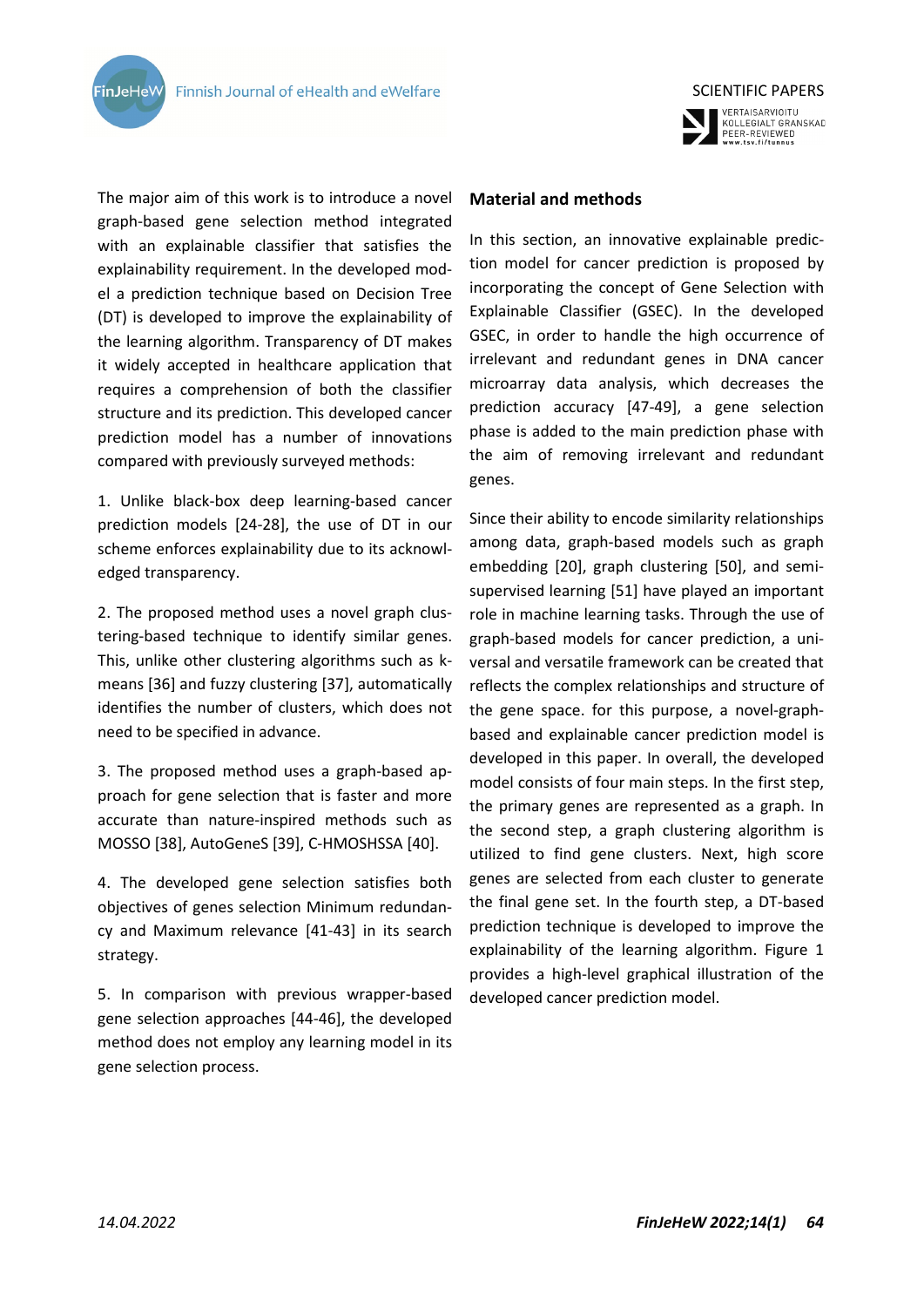



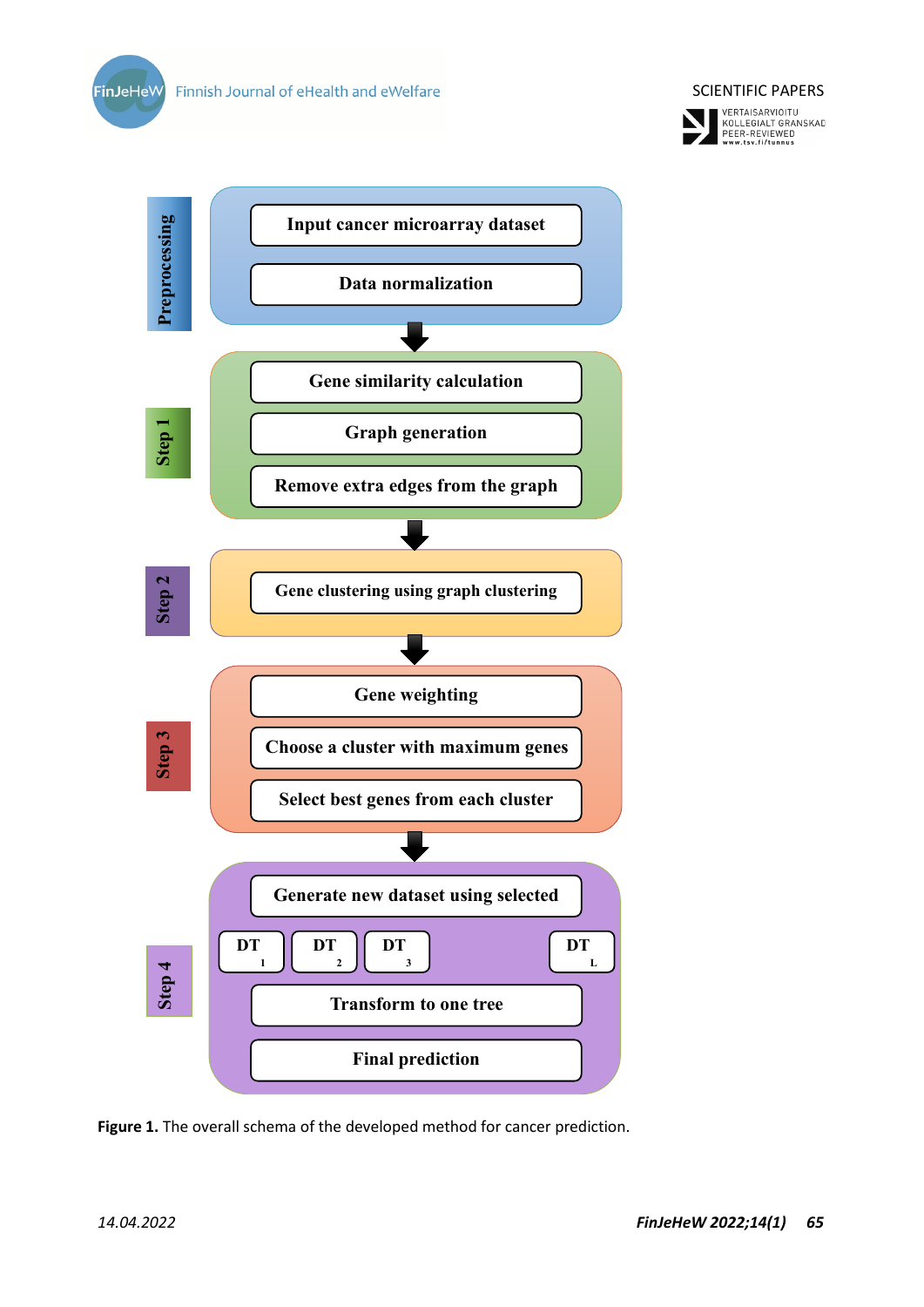



### *Gene similarity calculation*

The aim of the first step is to represent the gene space of the DNA microarray dataset to an undirected and weighted graph. In this representation, each gene is demonstrated using a node and the weight of each edge is the similarity between their corresponding genes. In this graph representation, the Pearson correlation coefficient measure [52] is employed to calculate the similarity values between different genes. Using this similarity measure, the similarity values are in the range of [0 1], where identical gene expressions take value 1 and two completely dissimilar genes take value 0.

This similarity measure maps the gene space of a microarray dataset into a fully weighted and connected graph. To make the graph sparser, the edges with associated weights lower than some threshold value θ are removed. θ is an adjustable parameter that takes values in the unit interval [0 1]. When θ value is small (resp. large), more (resp. fewer) edges will be considered in the next steps. In our experiments  $\theta$  is empirically set to 0.6, which is found to work well.

#### *Gene clustering*

One of the important goals of the developed method is to select subset of genes that have least similarity to each other and the highest similarity to the target class. In order to achieve the first objective, genes are grouped into similar clusters. For this purpose, the fast graph clustering algorithm [53] is applied to cluster the genes. This graph clustering algorithm can quickly detect gene communities in a high-dimensional cancer microarray dataset, due to the use of fast parallel model for community detection. Since the generated gene graph is sparse enough, this algorithm is faster than previous methods for gene clustering such as [54] and [55].

#### *Final gene selection*

In order to achieve the second objective (similarity with the target class), a selection strategy based on Pearson similarity measures and gene scoring is developed. Specifically, at each iteration, the cluster with the highest number of genes is identified and then among the existing genes in this maximum cluster, the most representative genes are selected using an approach that seeks to maximize Pearson similarity scores while ensuring gene relevance. Finally, the remaining genes available in this cluster are removed from the set of genes and the process is repeated for the remaining genes in this graph. In short, using the concept of gene relevance, the genes of each cluster are ranked and then using Pearson similarity measure, nonredundant genes are considered to represent the initial genes of this cluster. In the proposed method, the search process is guided in such a way that at least one gene is selected per cluster. As a result, the selected genes satisfy both conditions: maximum relevancy and minimum redundancy.

More specifically, in the proposed method, the incremental gene weighting mechanism [56], which yields a score in the unit interval, is utilized for gene scoring. The purpose of gene scoring is to select a representative gene that is most relevant to the target class. Therefore, a gene with the highest score in the cluster is added to the selected gene set. After eliminating this gene from the cluster, the next gene with the highest score is considered as the candidate gene and the average similarity of this gene with the previously selected genes is calculated using Pearson similarity measure. If the average similarity value of the candidate gene and the previously selected genes is lower than some predefined threshold δ, this gene is added to the selected gene set and the next relevant gene from this cluster is considered as a can-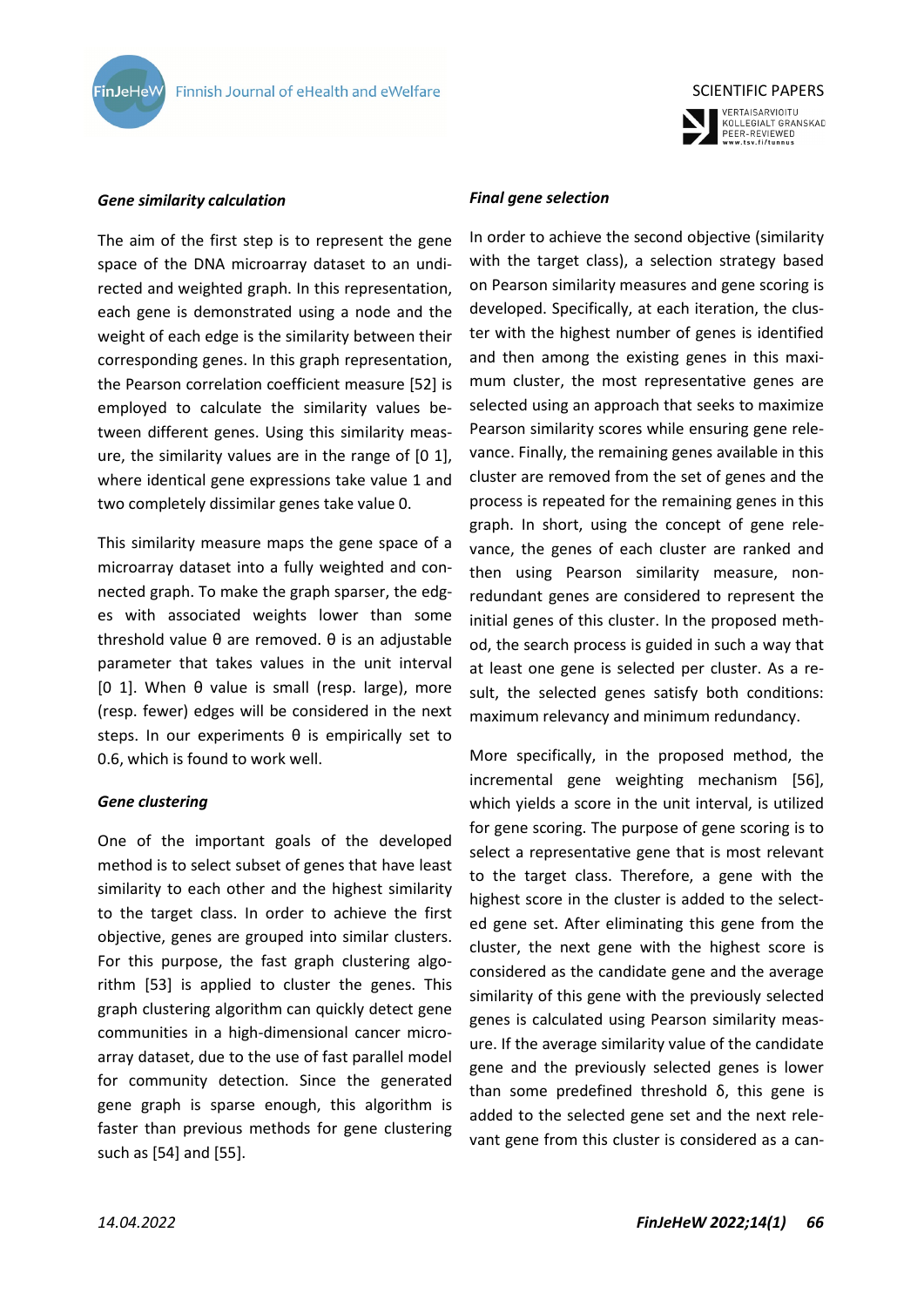SCIENTIFIC PAPERS VERTAISARVIOITU<br>KOLLEGIALT GRANSKAD<br>PEER-REVIEWED<br>www.tsv.fi/tunnus

didate gene. Otherwise, if the average Pearson similarity between the candidate gene and the previously selected genes was higher than δ, all remaining genes in this cluster are removed from the gene graph. This process is repeated again for all remaining genes after deleting the genes present in the extracted cluster. Then, as mentioned earlier, for each cluster, relevant gene is selected by performing the incremental gene scoring technique.

#### *Explainable cancer prediction*

**FinJeHeW** 

In this step, a novel decision tree-based predication technique is developed to improve the explainability of cancer prediction. To address the limited prediction performance of DT model to capture complex interactions between input genes, which result in important biases, due to the nearsightedness characteristic of their induction model, Decision Forest (DF), or ensemble of DTs, were employed. This Ensemble model is a powerful technique to combine the results of several prediction models into a single decision. This typically yields more accurate prediction capabilities due to the diversity of the constituent individual classifiers and their performances. Moreover, in this paper, a new technique for converting DF into a single DT is developed. Based on the original DF, the final decision tree approximates its prediction accuracy, while providing explainable and faster classification. As compared to previous prediction models, the developed model can be applied to all sizes of forests and does not need complicated hyperparameter setting. In the developed prediction model, first, a conjunction set that represents the original DF is created and then a DT that forms the conjunction set in a tree structure is built.

More formally, suppose a dataset with n samples, m genes, and c classes (D={(x\_i,y\_i)}|D|n,x\_i∈R^m,y\_i∈1,…,c). In DF a mdimensional gene vector is mapped into a cdimensional probability vector by collecting different progressively increasing functions as below:

$$
\varphi(x_i) = \frac{\sum_{l=1}^{|L|} t_l(x_i)}{|L|}, t_l \in R^c
$$
 (1)

where, L represents the set of DTs contained within the DF. The main goal of the developed model is to build a new explainable tree that approximates the prediction function of a given DF. This new explainable tree  $t^{\perp}$  is calculated as follows:

$$
\forall x_i, \stackrel{\wedge}{t}(x_i) \approx \varphi(x_i) \tag{2}
$$

This method relies on the idea that both DF and DT can be demonstrated as sets of disjoint rules. As an organization tree structure is constructed, conjunctions can be organized to provide accurate and precise classifications. Generating an explainable DT that approximates the prediction function of a given DF is the main aim of this formula. It should be noted that the developed prediction model does not measure any interdependencies between different trees. For this reason, it is more appropriate to employ this technique for autonomous DFs.

Afterwards, the DF is partitioned into a set of rule conjunctions that each is associated with an appropriate ultimate outcome of DF. In the Hierarchical form of a DT, t\_i that is part of the DF of T, is ignored and the tree is considered as a series of rule conjunctions CS i. Conjunction in CS i is a set of rules c ij mapped to  $y^{\perp \wedge}$  (c ij ), a Kdimensional vector that K demonstrates the number of classes and each cell donates the probability of the respective label. It is possible to combine two conjunctions CS 1 and CS 2 using a Cartesian product where conjunction c\_1 is combined with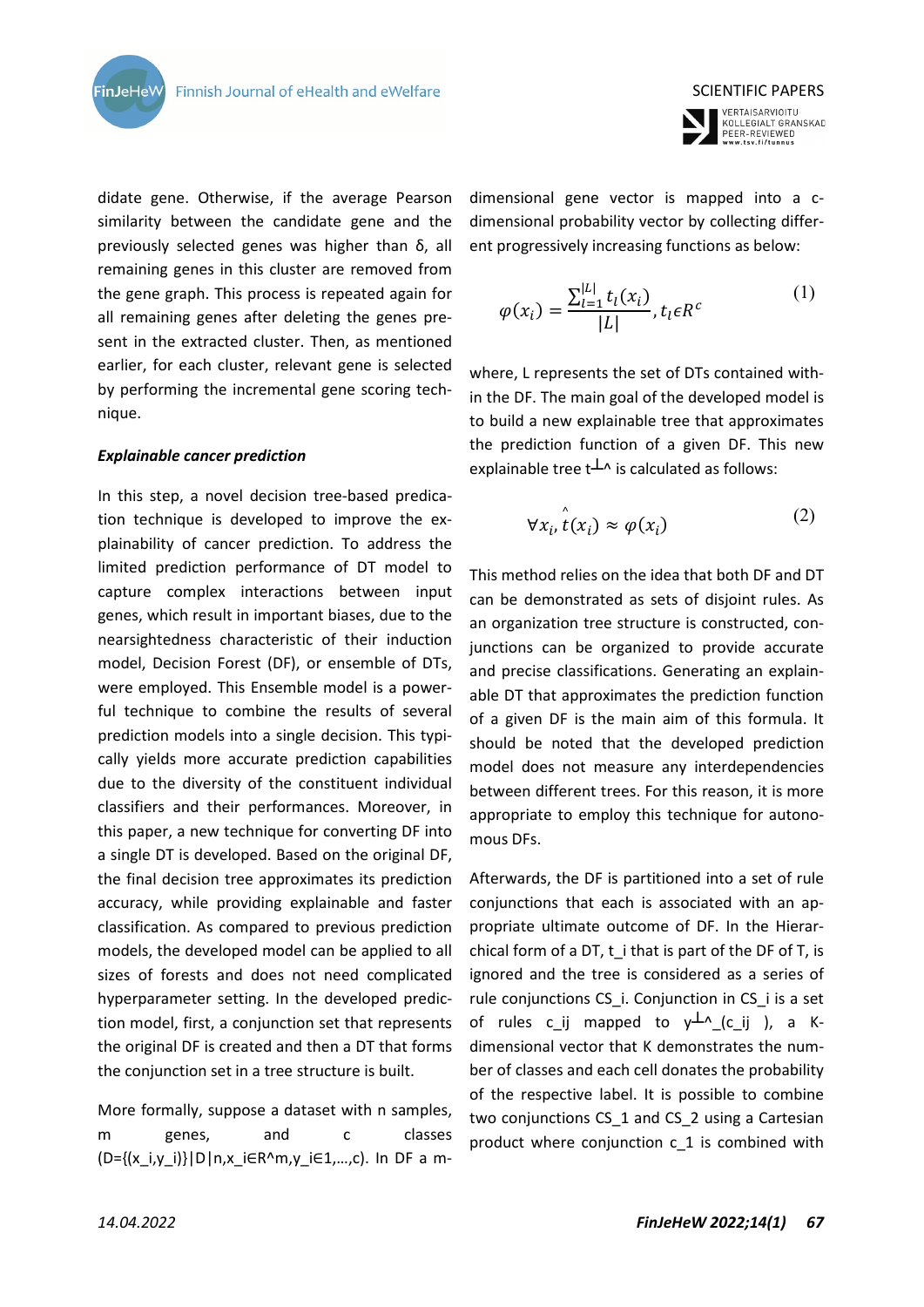



conjunction c\_2 to generate a new conjunction Figure 2 indicates the pseudo-code of the devel- $(c_1j\wedge c_2j,\vee^{l\wedge}(c_1j)+\vee^{l\wedge}(c_2j)).$ 

oped cancer prediction model.

| Algorithm: Cancer prediction model based on Gene Selection with Explainable Classifier (GSEC) |                                                                                                                        |  |  |
|-----------------------------------------------------------------------------------------------|------------------------------------------------------------------------------------------------------------------------|--|--|
| Input                                                                                         | $D_T$ : Input Cancer microarray data                                                                                   |  |  |
|                                                                                               | $\theta$ : Threshold for edge removing                                                                                 |  |  |
|                                                                                               | $\delta$ : Threshold for final gene selection                                                                          |  |  |
| Output                                                                                        | Prediction model and explanations                                                                                      |  |  |
| 1:                                                                                            | <b>Begin algorithm</b>                                                                                                 |  |  |
| 2:                                                                                            | <b>Data Normalization</b>                                                                                              |  |  |
| 3:                                                                                            | Gene similarity calculation using Pearson measure                                                                      |  |  |
| 4:                                                                                            | $Graph =$ Generate a primary graph of genes using calculated gene similarities                                         |  |  |
| 5:                                                                                            | <b>Sparser_Graph</b> = Remove edges which their associated weights are less than threshold $\theta$                    |  |  |
| 6:                                                                                            | <b>Clutstered_Graph=Fast_Graph_Clusrering(Sparser_Graph)</b>                                                           |  |  |
| 7:                                                                                            | Gene_Weight = Feature_Weighting( $D_T$ )                                                                               |  |  |
| 8:                                                                                            | $G' = \{\}\$                                                                                                           |  |  |
| 9:                                                                                            | Do                                                                                                                     |  |  |
| 10                                                                                            | $\mathcal{C}$ andidate_ $\mathcal{C}$ luster = Max_ $\mathcal{C}$ luster( $\mathcal{C}$ lutstered_ $\mathcal{G}$ raph) |  |  |
| 11:                                                                                           | $\mathcal{C}$ andidate_Gene = Max_Gene_in_Candidate_Cluster(Gene_Weight)                                               |  |  |
| 12:                                                                                           | Do                                                                                                                     |  |  |
| 13:                                                                                           | $G' = G' + Candidate\_Gene$                                                                                            |  |  |
| 14:                                                                                           | $Candidate_Cluster = Candidate_Cluster - Candidate\_Gene$                                                              |  |  |
| 15:                                                                                           | $\mathcal{C}$ andidate_Gene = Max_Gene_in_Candidate_Cluster(Gene_Weight)                                               |  |  |
| 16:                                                                                           | While (Average_Pearson_Similarity(Candidate_Gene, $G'$ ) < $\delta$ ) Then                                             |  |  |
| 17:                                                                                           | $Clutstered_C graph = Clutstered_C graph - Candidate_C luster$                                                         |  |  |
| 18:                                                                                           | While ( <i>Clutstered_Graph</i> $\neq \emptyset$ )                                                                     |  |  |
| 19                                                                                            | Report $G'$ as a final gene set                                                                                        |  |  |
| 20:                                                                                           | Generate new Microarray Dataset using the selected gene set $(G')$                                                     |  |  |
| 21:                                                                                           | Evaluating different decision trees                                                                                    |  |  |
| 22:                                                                                           | Transform different Trees to a single tree for final explanation                                                       |  |  |
| 23                                                                                            | Final Cancer prediction and explanations                                                                               |  |  |
| 24:                                                                                           | <b>End algorithm</b>                                                                                                   |  |  |

**Figure 2.** Pseudo-code of the proposed explainable cancer prediction model.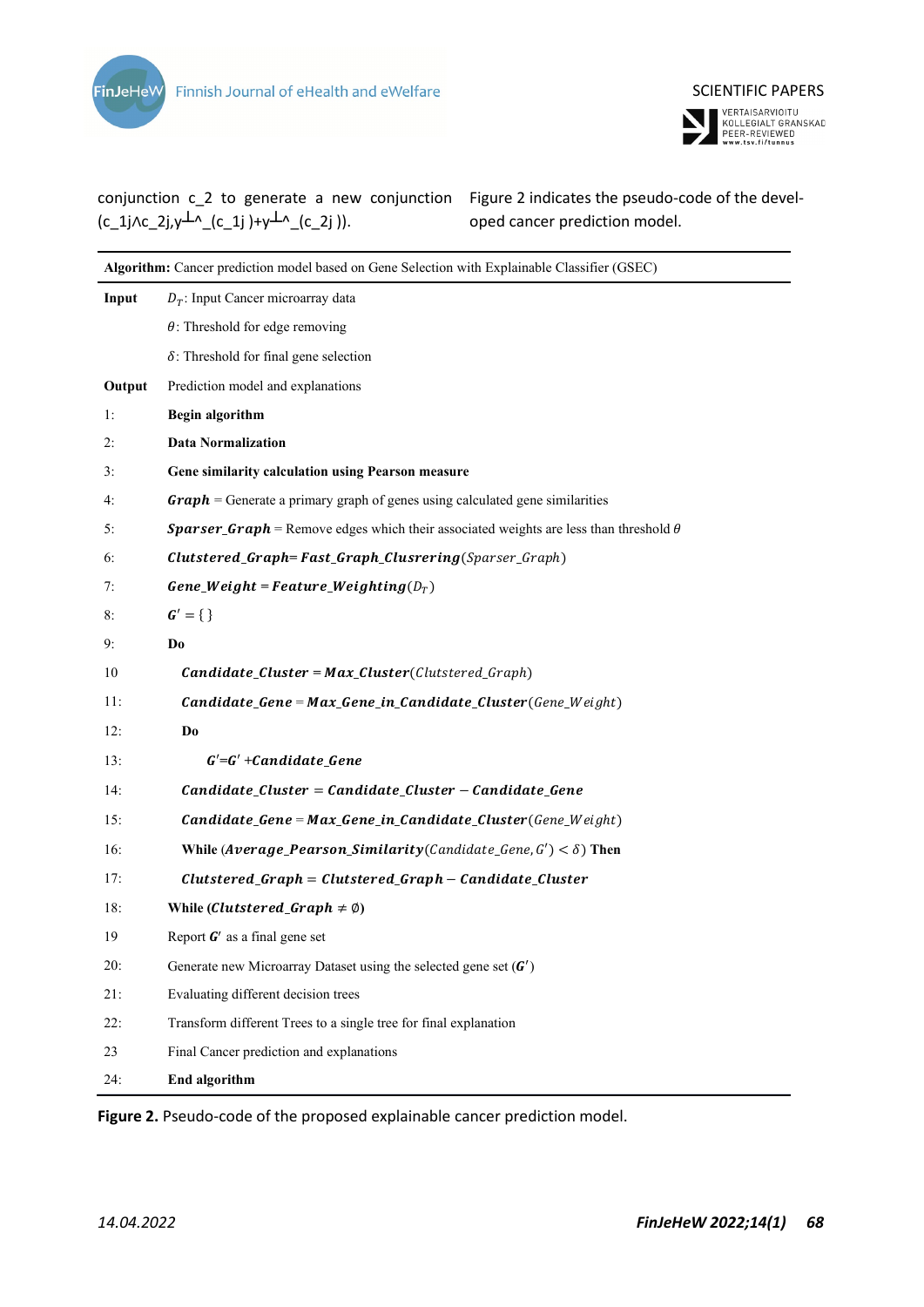



VERTAISARVIOITU<br>KOLLEGIALT GRANSKAD<br>PEER-REVIEWED<br>www.tsv.fi/tunnus

# **Results**

To measure the efficiency of the developed cancer prediction model, various experiments are performed. The performance of the developed model is compared with three very recent methods of filter-based cancer microarray data classification: Tabu Asexual Genetic Algorithm (TAGA) [57], Harmonize Particle Swarm Optimization (HPSO) [33], Least Loss (LL) [58].

Moreover, the experiments in this study use a variety of datasets with different properties to demonstrate the effectiveness and robustness of the developed approach. These microarray data consist of Colon, Leukemia, SRBCT, Prostate Tumor, and Lung Cancer. The primary characteristics of these datasets are detailed in Table 2. Both Colon and Leukemia datasets are publicly available from the Universidad Pablo de Olavide's Bioinformatics Research Group [59], while the SRBCT dataset, Prostate Tumor dataset, and the Lung Cancer dataset are available at Vanderbilt University's Gene Expression Model Selector [60]. Leukemia, Colon, and Prostate Tumor datasets are binary classification problems and SRBCT and Lung Cancer datasets represent multi-class problems whose task it is to classify different tumor types. In Table 2, #Genes refers to the number of initial genes used to build the prediction model, #Patterns refers to the number samples (i.e. patients) and #Class indicates to the number groups (e.g. benign or cancerous and etc.). In order to achieve more precise and acceptable results, the results are obtained over ten separate and autonomous runs. Microarray datasets are randomly divided into train data (66% of the initial data) and test data (34% of the initial data) for each run. Train part is utilized to model generation, while test data is used to measure the model. The comparative methods are evaluated on the same training and testing sets in order to ensure fairness. The efficiency of the developed cancer prediction model is evaluated in terms of classification accuracy, number of selected genes and execution time. The classification accuracy of a prediction model can be summarized as the number of correct predictions divided by the total predictions. Furthermore, the number of selected genes refers to the number of genes used by each model for prediction task.

Table 3 shows the average accuracy over ten independent runs of the different cancer prediction models. The reported results show that in all cases the developed model performs better than the recently state-of-the-art approaches. For example, for the Lung Cancer dataset, the proposed method yields a 91.82% classification accuracy while TAGA [57], HPSO [33], and LL [58] reported 90.19%, 90.83%, and 89.61%, correspondingly.

Furthermore, Figure 3 records the number of selected genes of the different gene selection approaches for each microarray dataset. It can be seen that, in general, all compared models have succeeded in significantly reducing the number of initial genes by choosing only a small number of the original genes. Especially, for Colon, SRBCT, Leukemia, Prostate Tumor, Lung Cancer, the developed model achieved the best result in terms of size of the selection, among the three other alternative approaches, resulting averagely in a selection size of 13.5, 17.4, 20.3, 22.8 and 28.3, respectively.

In the next experiment, different gene selection models are compared in term of execution times. In these experiments, corresponding execution times (in second) for each gene selection method are shown in Figure 4. The reported results revealed that among the state-of-the-art gene selection models, the proposed model has the lowest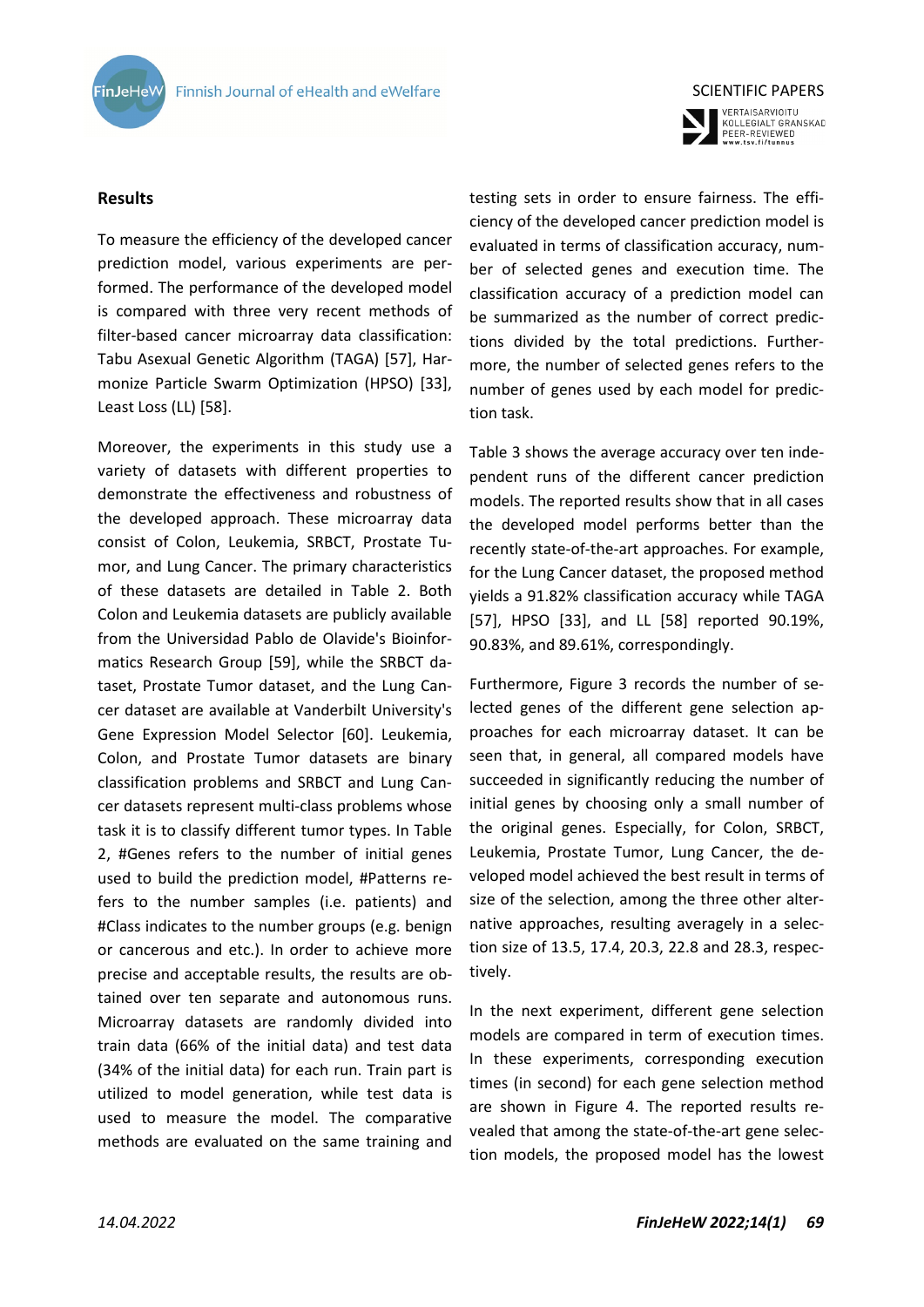



average execution time, which testifies of its computational efficiency.

## *Sensitivity analysis*

Like many other prediction models, in the developed model, two parameters should be determined: edge weight threshold θ and threshold for

gene selection δ. For this purpose, a sensitivity analysis is performed. Figure 5 exhibits the variation of the accuracy evaluation with respect to various choices of θ and δ. The reported results in this figure demonstrate that in most cases when the parameter  $θ$  is adjusted to 0.6 and  $δ$  parameter to 0.7, the developed cancer prediction model achieves the best accuracy.

| Table 2. Characteristics of the used microarray datasets. |  |  |  |
|-----------------------------------------------------------|--|--|--|
|-----------------------------------------------------------|--|--|--|

| Dataset               | # Genes | # Classes     | # Patterns |
|-----------------------|---------|---------------|------------|
| Colon                 | 2000    | $\mathcal{L}$ | 62         |
| <b>SRBCT</b>          | 2328    | 4             | 83         |
| Leukemia              | 7129    | $\mathcal{P}$ | 72         |
| <b>Prostate Tumor</b> | 10509   | 2             | 102        |
| Lung Cancer           | 12600   | 5             | 203        |

#### **Table 3.** Average prediction accuracy of different models.

| Dataset        | <b>Proposed Model</b> | <b>TAGA</b> | <b>HPSO</b> | LL    |
|----------------|-----------------------|-------------|-------------|-------|
| Colon          | 88.99                 | 81.54       | 84.81       | 87.24 |
| <b>SRBCT</b>   | 83.39                 | 80.82       | 78.31       | 77.81 |
| Leukemia       | 92.16                 | 89.63       | 87.23       | 88.13 |
| Prostate Tumor | 83.87                 | 80.83       | 82.81       | 79.15 |
| Lung Cancer    | 91.82                 | 90.19       | 90.83       | 89.61 |



**Figure 3.** Average number of selected genes of the different methods in ten independent runs.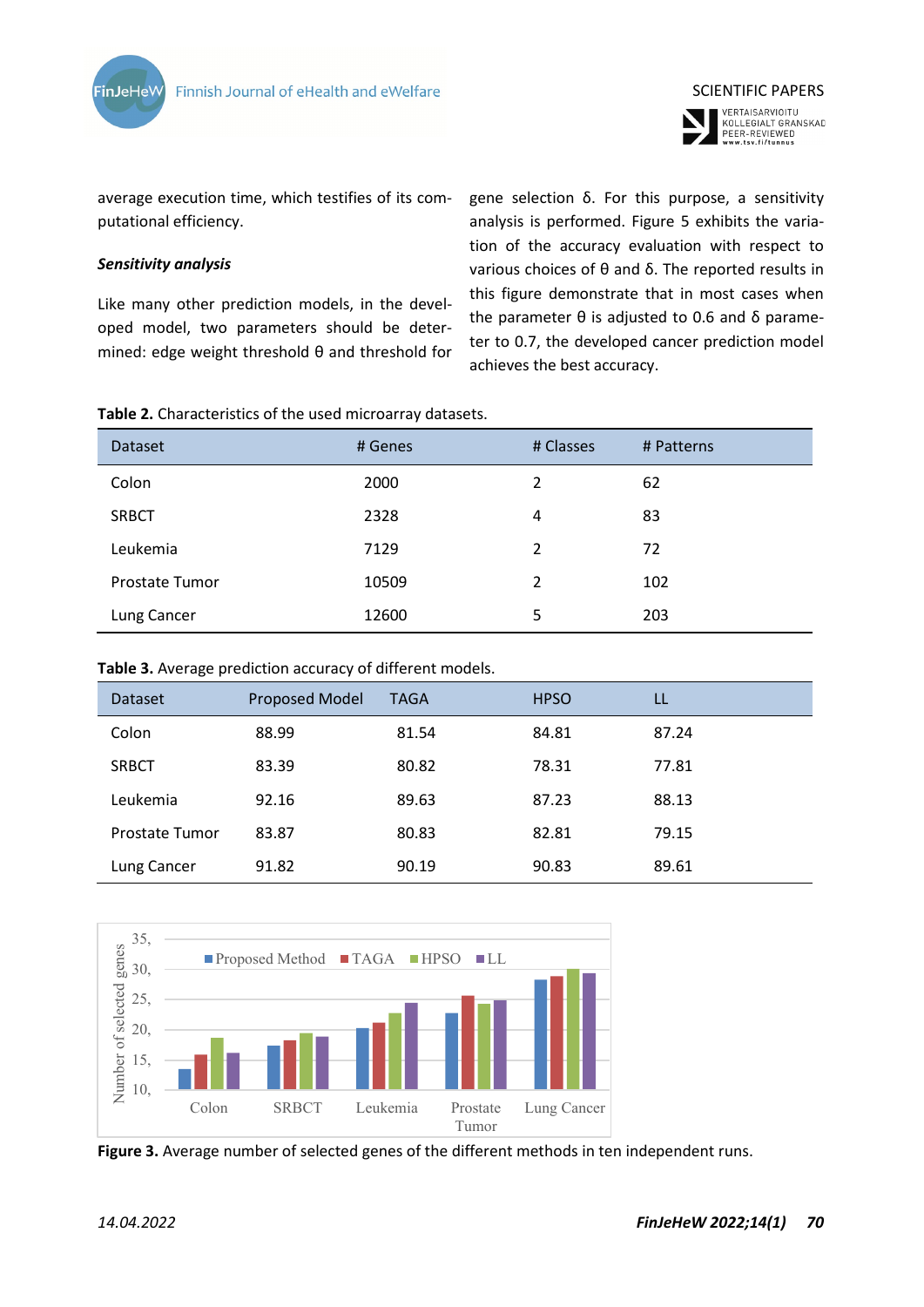







**Figure 5.** Sensitivity analysis of (a) θ parameter and (b) δ parameter.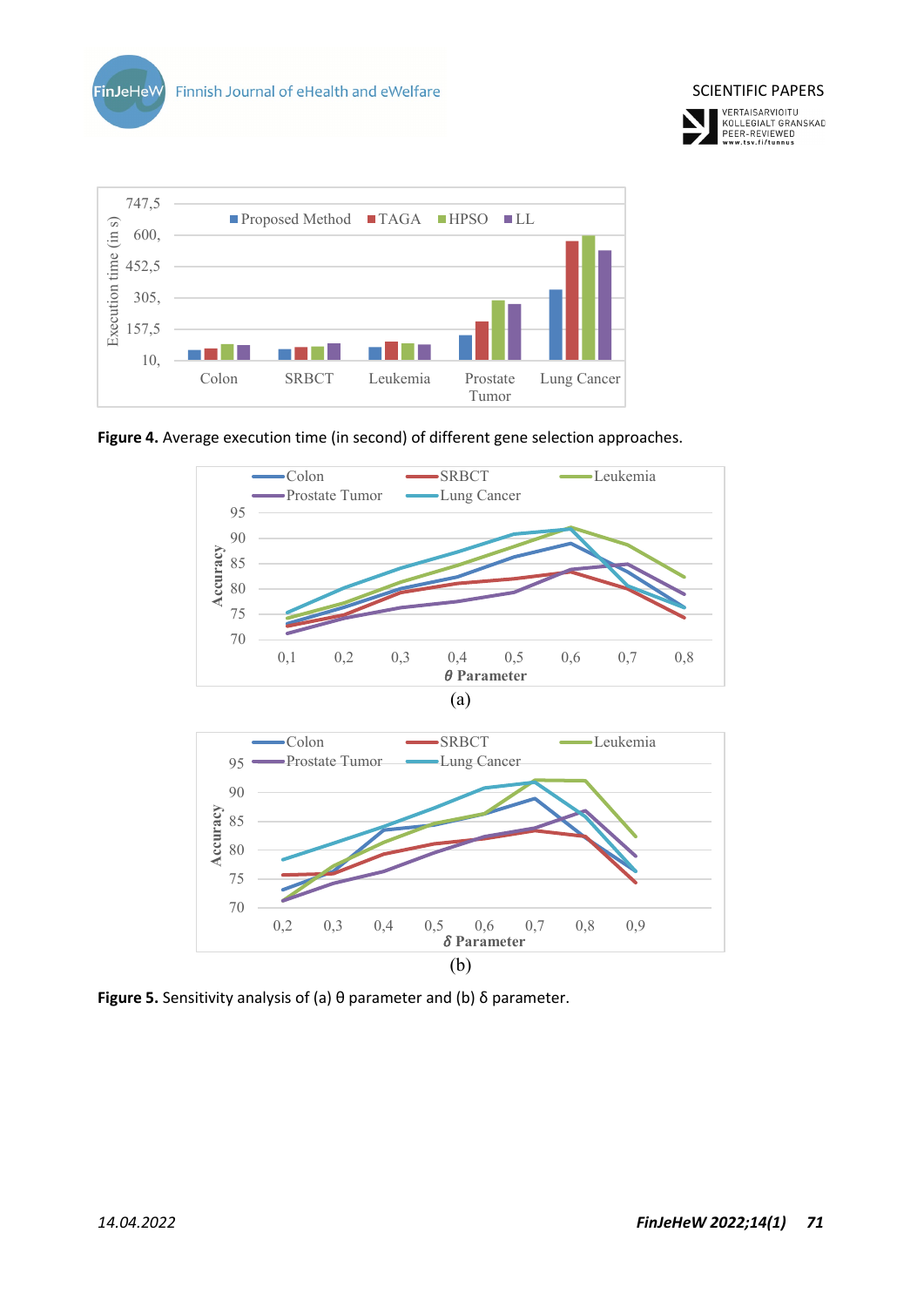



# **Discussion and conclusion**

In this section first the performance of the proposed model is analysed and then the novelties and future plan are highlighted.

In this paper an explainable cancer prediction model is developed by integrating gene selection and explainable decision forests. With the developed gene selection strategy, not only will the most redundant genes be selected, but also their relevance to DNA microarray cancer data will be maximized. Moreover, a DT-based prediction technique is developed to improve the explainability of the learning algorithm. A DT's transparency makes it a powerful tool when understanding the model structure and its predictions is necessary. The performance of the developed cancer prediction model is compared to state-of-the-art models in terms of accuracy, number of selected genes, and execution time. Compared to other prediction models, the developed method had higher accuracy, and the number of selected genes was lower than other models. Moreover, the reported results demonstrated that generally the developed model was not significantly faster than the other models. Because of the higher accuracy and explainability of the developed model, this result is particularly justifiable for medical problems, for which accuracy is more important than execution time. Furthermore, our DT-based model suffers from instability and high standard deviation in different executions. This model is inherently unstable, in that a small change in train data can result in a large change in the structure of the final DT. As a result, our model has a high probability of being overfit. In order to reduce the probability of overfitting and instability of prediction models, it would be better to increase the sample size since. However, the amount of train data available in the healthcare and DNA microarray data might be

limited, so we can only use machine learning methods for train data augmentation.

#### *Error analysis*

Scrutinizing the results of the developed approach indicates that the best accuracy that can be achieved by our model is around 92-93%. Although, this is already outperforming several stateof-the-art methods as detailed in the result section of this paper, it is still legitimate to question whether we can improve further this performance. An examination of this process reveals several factors that halt further enhancement. First, the quality and size of training data are subject to inherent limitations due to complex annotation and clinical protocols employed in generating the various dataset. Second, from methodological perspective, the abrupt thresholding employed in graph construction and gene selection, although it yields significant reduction of algorithmic complexity and improves efficiency in overall, it also bears information reduction that can discard useful patterns that would have positively impacted the overall accuracy. Third, the use of decision forest model, although efficient and with good transparency/explainability capabilities, bears the inherent limitation of not predicting beyond the range of the training data and it can overfit in case of noisy data.

#### *Novelties and future works*

The developed model has four major novelties that have made it perform better than other cancer prediction models:

1. Many of state-of-the art machine learningbased models in cancer prediction [24-28] used black-box like deep learning techniques with no explanation for their prediction. In this paper, a simple and easily interpreted decision system for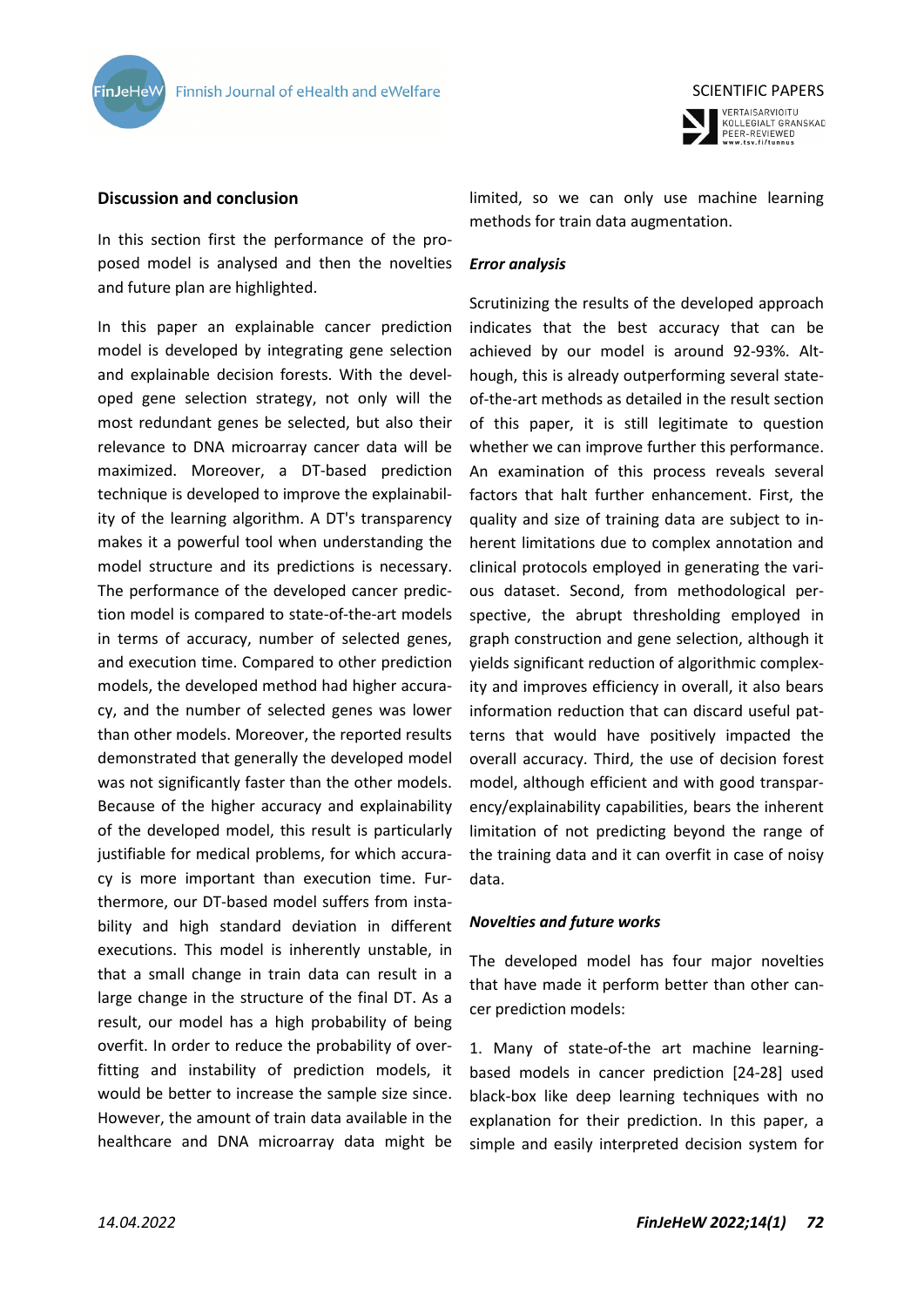

cancer prediction is developed using decision forest model. Moreover, a graph representation model is utilized to ensure transparency of the gene selection model in cancer prediction that clinicians can use to explain the process of cancer prediction.

2. The majority of existing cancer prediction methods use a single classifier. Due to the specific characteristics of each prediction model, single classifier-based models are less generalizable than ensembles classifier-based models. In contrast to previous single classier-based cancer prediction models [33,57,58], this study developed a model based on ensemble DF. This yields an increase in prediction accuracy and reduced the likelihood of overfitting.

3. The efficiency of a prediction model and the result of prediction are strongly decreased by irrelevant and redundant genes. Many of previously univariate gene selection algorithms [61-66] do not consider possible gene-to-gene dependencies, therefore, they fail to remove redundant genes accurately. Moreover, several gene selection techniques, including UFSACO [67], select only a subset of dissimilar genes and do not distinguish irrelevant genes. To consider these two objectives simultaneously, an efficient graph-based gene selection search strategy is developed that can efficiently and effectively discards irrelevant and redundant genes.

#### **References**

[1] Mazlan AU, Sahabudin NA, Remli MA, Ismail NSN, Adenuga KI. Chapter 16 - An enhanced feature selection and cancer classification for microarray data using relaxed Lasso and support vector machine. In: Raza K, Dey N (Editors). Translational



VERTAISARVIOITU<br>KOLLEGIALT GRANSKAD<br>PEER-REVIEWED<br>www.tsv.fi/tunnus

4. The developed gene selection model utilizes social network analysis-based approach to develop an accurate mechanism to select the final gene set, without any classification method, which yields a low computational complexity, and its complexity is efficient for high-dimensional cancer datasets.

In high-dimensional datasets, the proposed method has the disadvantage of being a multi-phase method, which may slightly increase computational complexity. Therefore, future research can focus on developing a model that combines the different phases into one overall phase. Furthermore, we aim to integrate our proposed gene selection approach with other alternative powerful explainable deep learning techniques, e.g., LIME, in our future work for accurate and transparent cancer prediction and comparison purpose.

#### **Acknowledgements**

This project is supported by the Academy of Finland Profi5 DigiHealth project, which is gratefully acknowledged.

#### **Conflicting interests**

The authors declare no conflicts of interest.

Bioinformatics in Healthcare and Medicine. Volume 13 in Advances in ubiquitous sensing applications for healthcare. Academic Press; 2021. p. 193- 200. https://doi.org/10.1016/B978-0-323-89824- 9.00016-1

[2] Maleki N, Zeinali Y, Niaki STA. A k-NN method for lung cancer prognosis with the use of a genetic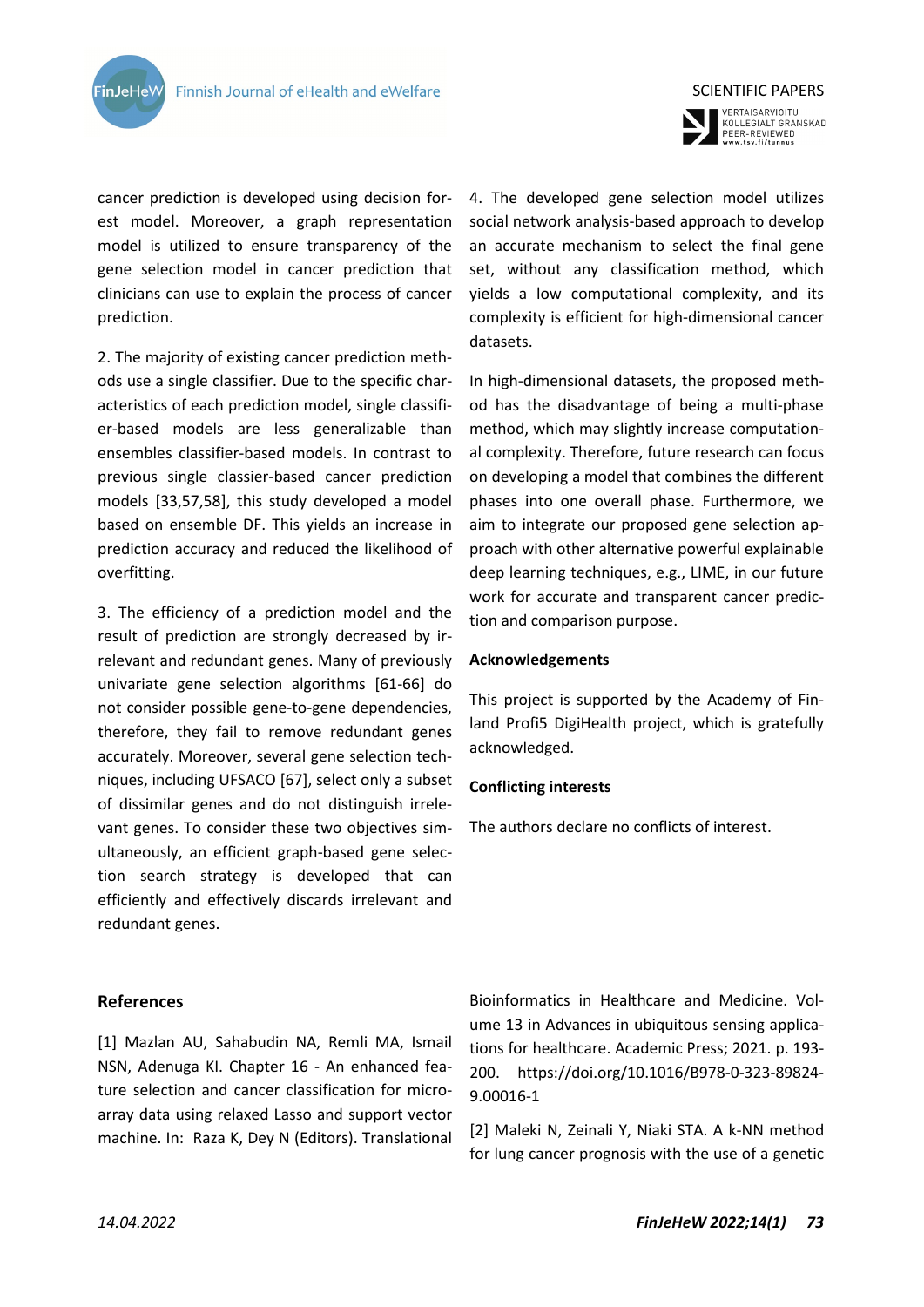



algorithm for feature selection. Expert Systems with Applications. 2021;164:113981. https://doi.org/10.1016/j.eswa.2020.113981

[3] Lai CM, Huang HP. A gene selection algorithm using simplified swarm optimization with multifilter ensemble technique. Applied Soft Computing. 2021;100:106994. https://doi.org/10.1016/j.asoc.2020.106994

[4] Babu P SA, Annavarapu CSR, Dara S. Clusteringbased hybrid feature selection approach for high dimensional microarray data. Chemometrics and Intelligent Laboratory Systems. 2021;213:104305. https://doi.org/10.1016/j.chemolab.2021.104305

[5] Rostami M, Forouzandeh S, Berahmand K, Soltani M, Shahsavari M, Oussalah M. Gene selection for microarray data classification via multiobjective graph theoretic-based method. Artif Intell Med. 2022 Jan;123:102228. https://doi.org/10.1016/j.artmed.2021.102228

[6] Böttger F, Schaaij-Visser TB, de Reus I, Piersma SR, Pham TV, Nagel R, Brakenhoff RH, Thunnissen E, Smit EF, Jimenez CR. Proteome analysis of nonsmall cell lung cancer cell line secretomes and patient sputum reveals biofluid biomarker candidates for cisplatin response prediction. J Proteomics. 2019 Mar 30;196:106-119. https://doi.org/10.1016/j.jprot.2019.01.018

[7] Rosati D, Giordano A. Single-cell RNA sequencing and bioinformatics as tools to decipher cancer heterogenicity and mechanisms of drug resistance. Biochem Pharmacol. 2022 Jan;195:114811. https://doi.org/10.1016/j.bcp.2021.114811

[8] Nikolaeva A, Sigin V, Kalinkin AI, Litviakov NV, Slonimskaya E, Tsyganov M, Kharitonova A, Vinogradov I, Vinogradov M, Strelnikov VV, Tanas AS, Vinogradov I. 70P A DNA methylation markers panel for prediction of luminal B breast cancer neoadjuvant chemotherapy response by quantita-

tive PCR. Annals of Oncology. 2021;32(Suppl 5):S386.

# https://doi.org/10.1016/j.annonc.2021.08.350

[9] Kalinkin AI, Sigin V, Ignatova E, Tanas AS, Strelnikov VV. 1143P Virtual amplicons for methylation-sensitive restriction enzyme quantitative PCR (MSRE-qPCR) derived from genome-wide DNA methylation sequencing: Application to prediction of breast cancer neoadjuvant chemotherapy response. Annals of Oncology. 2021;32(Suppl 5):S927-S928.

https://doi.org/10.1016/j.annonc.2021.08.784

[10] Daneshjou R, He B, Ouyang D, Zou JY. How to evaluate deep learning for cancer diagnostics – factors and recommendations. Biochim Biophys Acta Rev Cancer. 2021 Apr;1875(2):188515. https://doi.org/10.1016/j.bbcan.2021.188515

[11] Wahid A, Khan DM, Iqbal N, Khan SA, Ali A, Khan M, Khan Z. Feature selection and classification for gene expression data using novel correlation based overlapping score method via Chou's 5 steps rule. Chemometrics and Intelligent Laboratory Systems. 2020;199:103958. https://doi.org/10.1016/j.chemolab.2020.103958

[12] Shukla AK, Muhuri PK. Big-data clustering with interval type-2 fuzzy uncertainty modeling in gene expression datasets. Engineering Applications of Artificial Intelligence. 2019;77:268-282. https://doi.org/10.1016/j.engappai.2018.09.002

[13] Chen H, Li T, Fan X, Luo C. Feature selection for imbalanced data based on neighborhood rough sets. Information Sciences. 2019;483:1-20. https://doi.org/10.1016/j.ins.2019.01.041

[14] Maniruzzaman M, Jahanur Rahman M, Ahammed B, Abedin MM, Suri HS, Biswas M, El-Baz A, Bangeas P, Tsoulfas G, Suri JS. Statistical characterization and classification of colon microarray gene expression data using multiple machine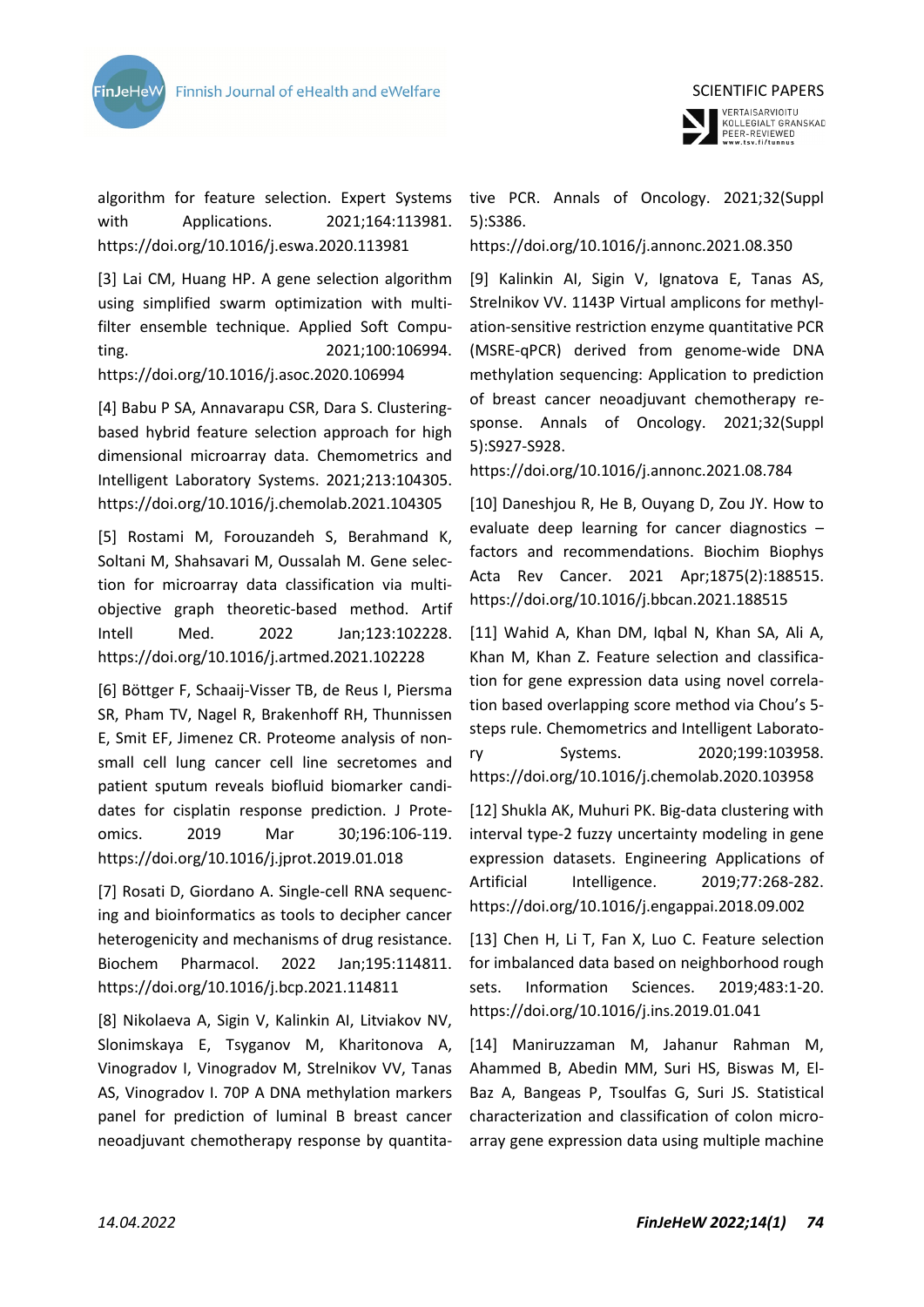



learning paradigms. Comput Methods Programs Biomed. 2019 Jul;176:173-193. https://doi.org/10.1016/j.cmpb.2019.04.008

[15] Petch J, Di S, Nelson W. Opening the black box: the promise and limitations of explainable machine learning in cardiology. Can J Cardiol. 2022 Feb;38(2):204-213.

https://doi.org/10.1016/j.cjca.2021.09.004

[16] Magesh PR, Myloth RD, Tom RJ. An Explainable Machine Learning Model for Early Detection of Parkinson's Disease using LIME on DaTSCAN Imagery. Comput Biol Med. 2020 Nov;126:104041. https://doi.org/10.1016/j.compbiomed.2020.1040 41

[17] Gu D, Su K, Zhao H, A case-based ensemble learning system for explainable breast cancer recurrence prediction. Artif Intell Med. 2020 Jul;107:101858.

https://doi.org/10.1016/j.artmed.2020.101858

[18] Wang H, Zhang Y, Zhang J, Li T, Peng L. A factor graph model for unsupervised feature selection. Information Sciences. 2019;480:144-159. https://doi.org/10.1016/j.ins.2018.12.034

[19] Tang X, Dai Y, Xiang Y. Feature selection based on feature interactions with application to text categorization. Expert Systems with Applications. 2019;120:207-216.

https://doi.org/10.1016/j.eswa.2018.11.018

[20] Forouzandeh S, Berahmand K, Rostami M. Presentation of a recommender system with ensemble learning and graph embedding: a case on MovieLens. Multimedia Tools and Applications. 2020;80: 7805-7832. https://doi.org/10.1007/s11042-020-09949-5

[21] Guidotti R, Monreale A, Ruggieri S, Turini F, Giannotti F, Pedreschi D. A survey of methods for explaining black box models. ACM computing sur-

veys. 2018;51(5):1-42.

# https://doi.org/10.1145/3236009

[22] Oussalah M. AI Explainability. A Bridge Between Machine Vision and Natural Language Processing. In: ICPR 2021: Pattern Recognition. ICPR International Workshops and Challenges. Springer; 2021. p. 257-273. https://doi.org/10.1007/978-3- 030-68796-0\_19

[23] Kim B, Khanna R, Koyejo OO. Examples are not enough, learn to criticize! criticism for interpretability. In: NIPS'16: Proceedings of the 30th International Conference on Neural Information Processing Systems. December 2016. p. 2288-2296.

[24] Liu Z, Ni S, Yang C, Sun W, Huang D, Su H, Shu J, Qin N. Axillary lymph node metastasis prediction by contrast-enhanced computed tomography images for breast cancer patients based on deep learning. Comput Biol Med. 2021 Sep;136:104715. https://doi.org/10.1016/j.compbiomed.2021.1047 15

[25] Chai H, Zhou X, Zhang Z, Rao J, Zhao H, Yang Y. Integrating multi-omics data through deep learning for accurate cancer prognosis prediction. Comput Biol Med. 2021 Jul;134:104481. https://doi.org/10.1016/j.compbiomed.2021.1044 81

[26] Doppalapudi S, Qiu RG, Badr Y. Lung cancer survival period prediction and understanding: Deep learning approaches. Int J Med Inform. 2021 Apr;148:104371.

https://doi.org/10.1016/j.ijmedinf.2020.104371

[27] Koh J, Yoon Y, Kim S, Han K, Kim EK. Deep Learning for the Detection of Breast Cancers on Chest Computed Tomography. Clin Breast Cancer. 2022 Jan;22(1):26-31. https://doi.org/10.1016/j.clbc.2021.04.015

[28] Xiao Y, Wu J, Lin Z. Cancer diagnosis using generative adversarial networks based on deep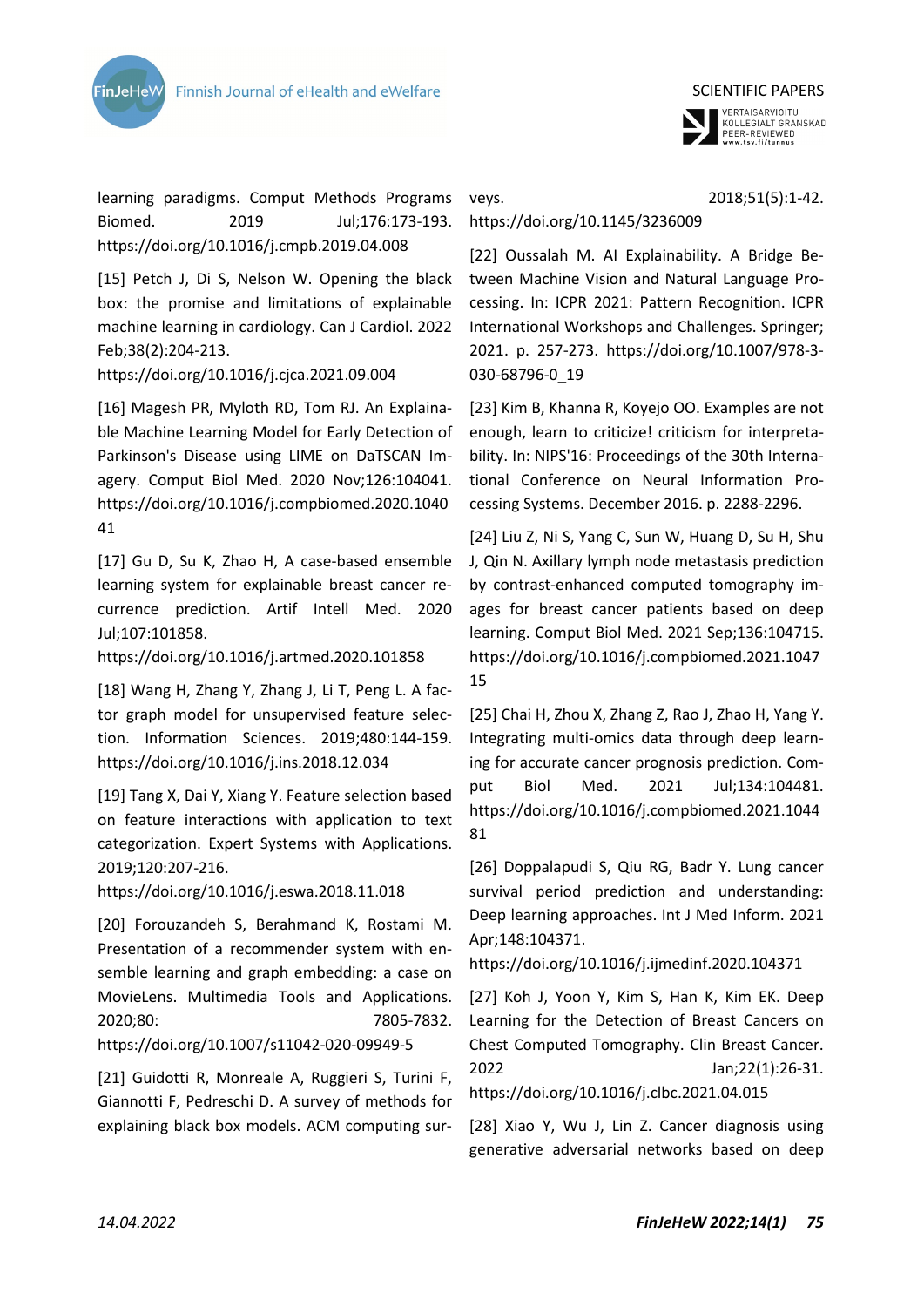

learning from imbalanced data. Comput Biol Med. 2021 Aug;135:104540. https://doi.org/10.1016/j.compbiomed.2021.1045 40

[29] Al-Betar MA, Alomari OA, Abu-Romman SM. A TRIZ-inspired bat algorithm for gene selection in cancer classification. Genomics. 2020 Jan;112(1):114-126.

https://doi.org/10.1016/j.ygeno.2019.09.015

[30] Rostami M, Forouzandeh S, Berahmand K, Soltani M. Integration of multi-objective PSO based feature selection and node centrality for medical datasets. Genomics. 2020 Nov;112(6):4370-4384.

https://doi.org/10.1016/j.ygeno.2020.07.027

[31] Nayak M, Das S, Bhanja U, Senapati MR. Elephant herding optimization technique based neural network for cancer prediction. Informatics in Medicine Unlocked. 2020;21:100445. https://doi.org/10.1016/j.imu.2020.100445

[32] Ghiasi MM, Zendehboudi S. Application of decision tree-based ensemble learning in the classification of breast cancer. Comput Biol Med. 2021 Jan;128:104089.

https://doi.org/10.1016/j.compbiomed.2020.1040 89

[33] Hamid TMTA, Sallehuddin R, Yunos ZM, Ali A. Ensemble Based Filter Feature Selection with Harmonize Particle Swarm Optimization and Support Vector Machine for Optimal Cancer Classification. Machine Learning with Applications. 2021;5:100054.

https://doi.org/10.1016/j.mlwa.2021.100054

[34] Zheng X, Zhang C. Gene selection for microarray data classification via dual latent representation learning. Neurocomputing. 2021;461:266-280. https://doi.org/10.1016/j.neucom.2021.07.047



VERTAISARVIOITU<br>KOLLEGIALT GRANSKAD<br>PEER-REVIEWED<br>www.tsv.fi/tunnus

[35] Alomari OA, Makhadmeh SN, Al-Betar MA, Alyasseri ZAA, Doush IA, Ammar KA, Awadallah MA, Zitar RA. Gene selection for microarray data classification based on Gray Wolf Optimizer enhanced with TRIZ-inspired operators. Knowledge-Based Systems. 2021;223:107034. https://doi.org/10.1016/j.knosys.2021.107034

[36] Anusha M, Sathiaseelan JGR. Feature Selection Using K-Means Genetic Algorithm for Multiobjective Optimization. Procedia Computer Science. 2015;57:1074-1080. https://doi.org/10.1016/j.procs.2015.07.387

[37] Marcelloni F. Feature selection based on a modified fuzzy C-means algorithm with supervision. Information Sciences. 2003;151:201-226. https://doi.org/10.1016/S0020-0255(02)00402-4

[38] Lai CM. Multi-objective simplified swarm optimization with weighting scheme for gene selection. Applied Soft Computing. 2018;65:58-68. https://doi.org/10.1016/j.asoc.2017.12.049

[39] Aliee H, Theis FJ. AutoGeneS: Automatic gene selection using multi-objective optimization for RNA-seq deconvolution. Cell Syst. 2021 Jul 21;12(7):706-715.e4.

https://doi.org/10.1016/j.cels.2021.05.006

[40] Sharma A, Rani R. C-HMOSHSSA: Gene selection for cancer classification using multi-objective meta-heuristic and machine learning methods. Comput Methods Programs Biomed. 2019 Sep;178:219-235.

https://doi.org/10.1016/j.cmpb.2019.06.029

[41] González J, Ortega J, Damas M, Martin-Smith P, Gan JQ. A new multi-objective wrapper method for feature selection – Accuracy and stability analysis for BCI. Neurocomputing. 2019;333:407-418. https://doi.org/10.1016/j.neucom.2019.01.017

[42] Xue B, Zhang M, Browne WN. Particle Swarm Optimization for Feature Selection in Classifica-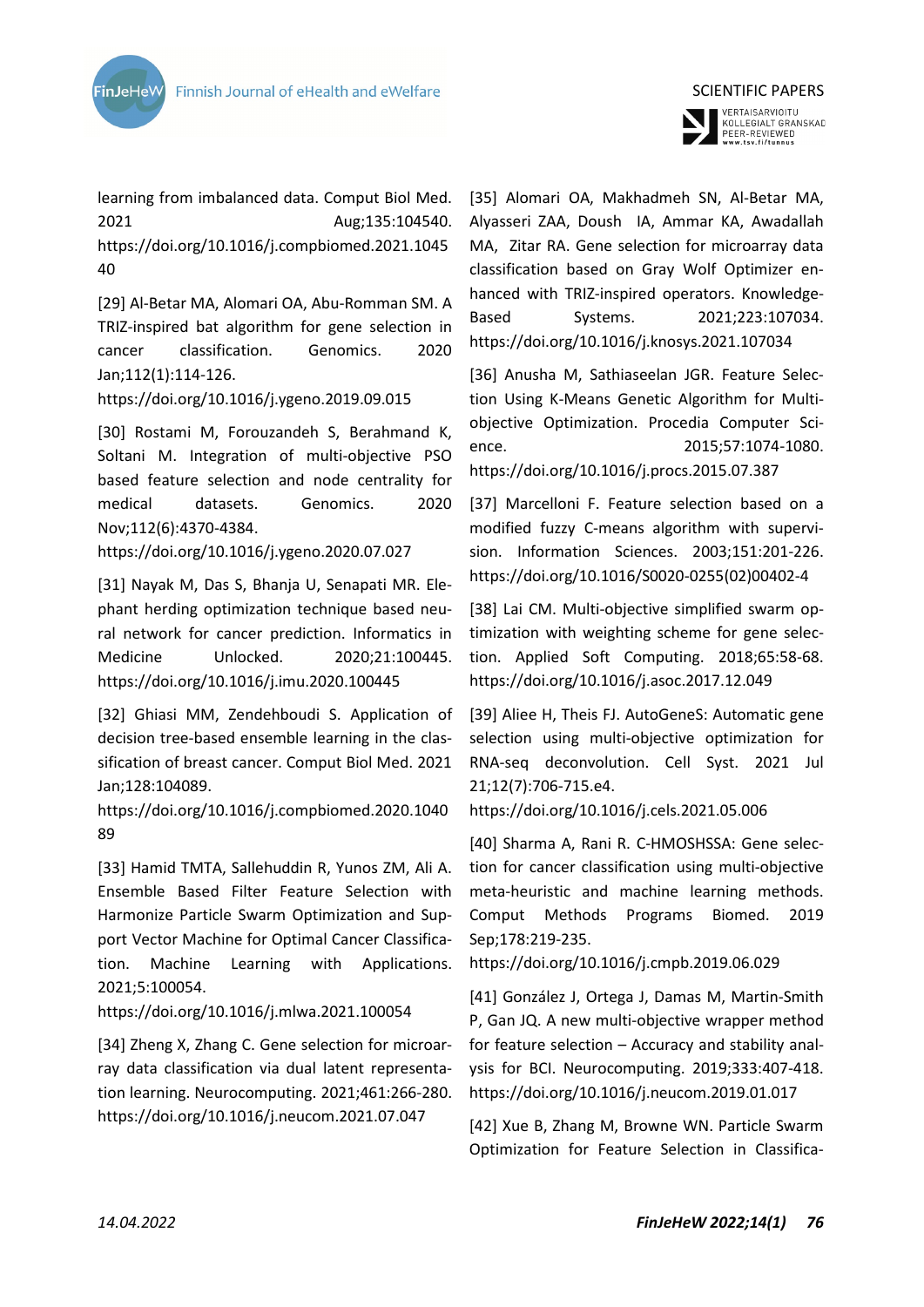



tion: A Multi-Objective Approach. IEEE Transactions on Cybernetics. 2013;43(6):1656-1671. https://doi.org/10.1109/TSMCB.2012.2227469

[43] Moradi P, Rostami M. Integration of graph clustering with ant colony optimization for feature selection. Knowledge-Based Systems. 2015;84:144-161.

https://doi.org/10.1016/j.knosys.2015.04.007

[44] Liu W, Wang J. Recursive elimination - election algorithms for wrapper feature selection. Applied Soft Computing. 2021;113(Part B):107956. https://doi.org/10.1016/j.asoc.2021.107956

[45] Singh N, Singh P. A hybrid ensemble-filter wrapper feature selection approach for medical data classification. Chemometrics and Intelligent Laboratory Systems. 2021;217:104396. https://doi.org/10.1016/j.chemolab.2021.104396

[46] Nouri-Moghaddam B, Ghazanfari M, Fathian M. A novel multi-objective forest optimization algorithm for wrapper feature selection. Expert Systems with Applications. 2021;175:114737. https://doi.org/10.1016/j.eswa.2021.114737

[47] Moradi P, Rostami M. A graph theoretic approach for unsupervised feature selection. Engineering Applications of Artificial Intelligence. 2015; 44:33-45.

https://doi.org/10.1016/j.engappai.2015.05.005

[48] Rostami M, Berahmand K, Forouzandeh S. A novel method of constrained feature selection by the measurement of pairwise constraints uncertainty. Journal of Big Data. 2020;7(1):83. https://doi.org/10.1186/s40537-020-00352-3

[49] Rostami M, Berahmand K, Forouzandeh S. A novel community detection based genetic algorithm for feature selection. Journal of Big Data. 2021;8(1):2. https://doi.org/10.1186/s40537-020- 00398-3

[50] Wu Y, Hu Q, Wang S, Liu C, Shan Y, Guo W, Jiang R, Wang X, Gu J. Highly Regional Genes: graph-based gene selection for single cell RNA-seq data. J Genet Genomics. 2022 Feb 7;S1673- 8527(22)00033-9.

https://doi.org/10.1016/j.jgg.2022.01.004

[51] Jia X, Wen T, Ding W, Li H, Li W. Semisupervised label distribution learning via projection graph embedding. Information Sciences. 2021;581:840-855.

https://doi.org/10.1016/j.ins.2021.10.009

[52] Kabir MM, Shahjahan M, Murase K. A new local search based hybrid genetic algorithm for feature selection. Neurocomputing. 2011;74(17):2914–2928. https://doi.org/10.1016/j.neucom.2011.03.034

[53] Bai L, Cheng X, Liang J, Guo Y. Fast graph clustering with a new description model for community detection. Information Sciences. 2017;388- 389:37-47.

https://doi.org/10.1016/j.ins.2017.01.026

[54] Chen Z, Chen Q, Zhang Y, Zhou L. Clusteringbased feature subset selection with analysis on the redundancy–complementarity dimension. Computer Communications. 2021;168:65-74. https://doi.org/10.1016/j.comcom.2021.01.005

[55] Yuan T, Deng W, Hu J, An Z, Tang Y. Unsupervised adaptive hashing based on feature clustering. Neurocomputing. 2019;323:373-382. https://doi.org/10.1016/j.neucom.2018.10.015

[56] Wang L, Meng J, Huang R, Zhu H, Peng K. Incremental feature weighting for fuzzy feature selection. Fuzzy Sets and Systems. 2019;368:1-19. https://doi.org/10.1016/j.fss.2018.10.021

[57] Salesi S, Cosma G, Mavrovouniotis M. TAGA: Tabu Asexual Genetic Algorithm embedded in a filter/filter feature selection approach for highdimensional data. Information Sciences.